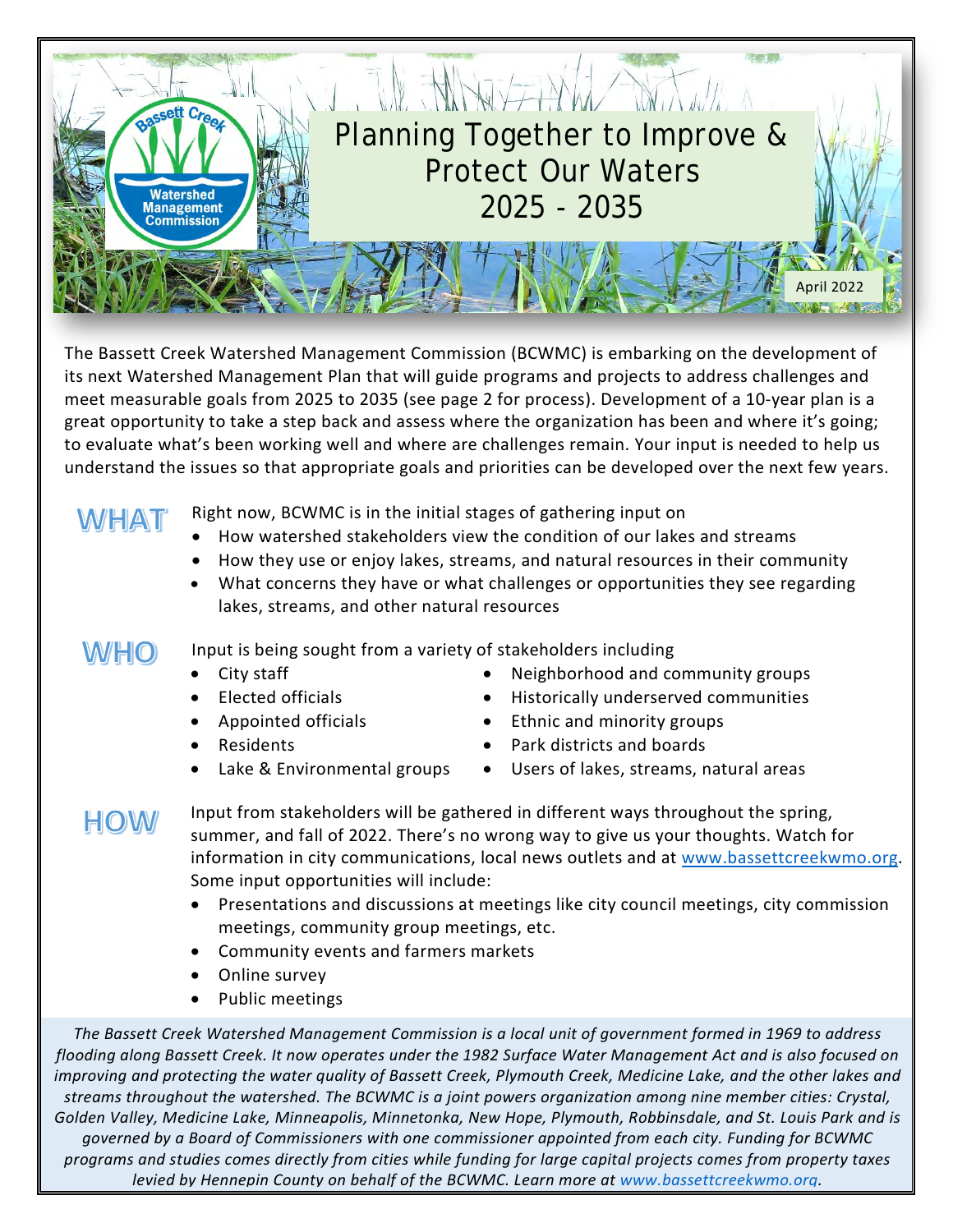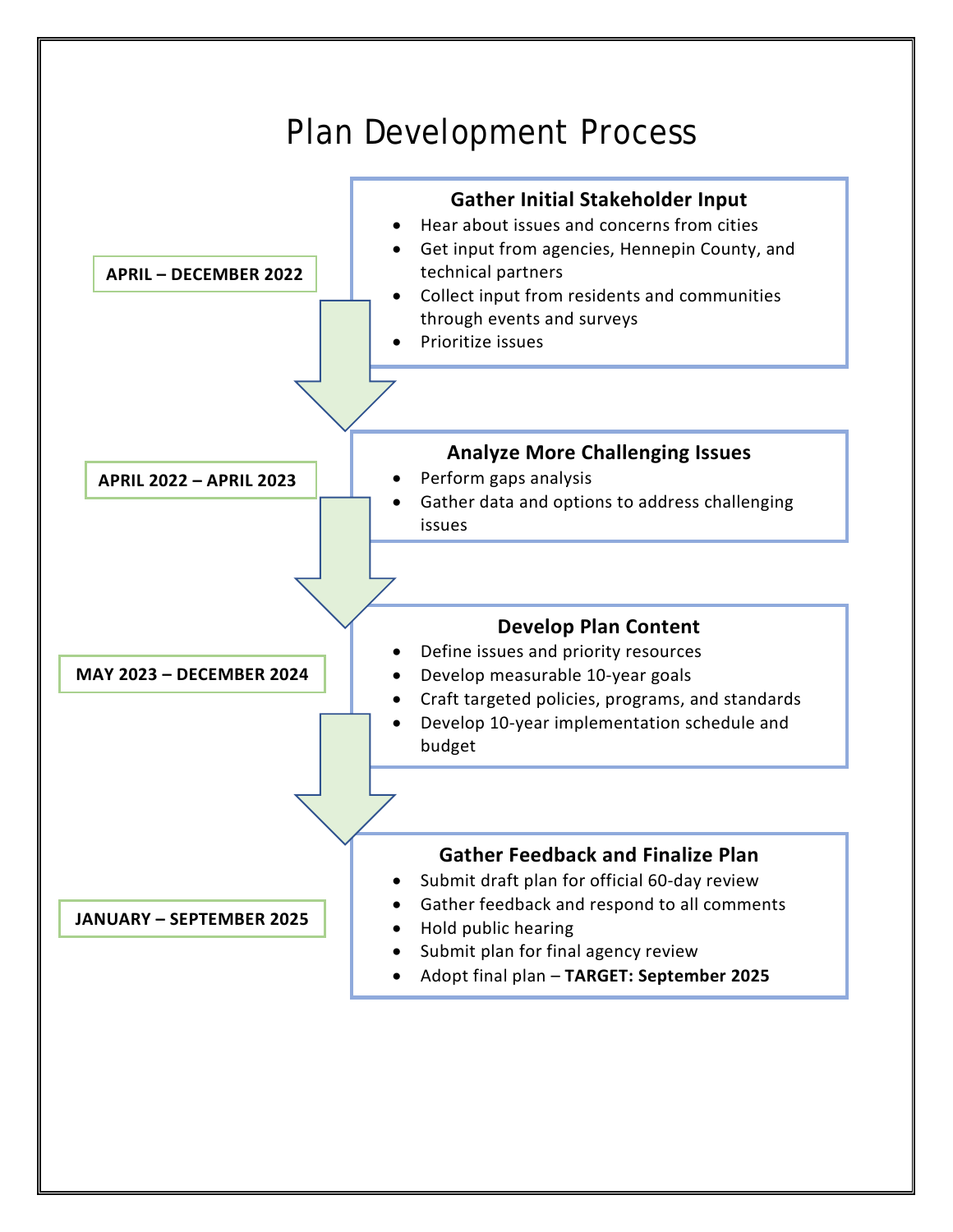

The BCWMC seeks perspectives from city staff and elected and appointed officials on water resources in their community and the role of the Commission. Please concentrate your answers specifically to those areas and resources in the Bassett Creek Watershed portion of your city. You may submit multiple responses to the questions below, or aggregated responses into a single form.

 $City:$ 

What is your position at the city? (If aggregated responses, list the group or individuals who provided input)

- 1. With regard to BCWMC **programs and services** (e.g., water quality monitoring, hydraulic and pollutant load modeling, development reviews, capital improvement program, Flood Control Project inspections, technical assistance):
	- a. How would you rate the overall level of service and quality of programs provided by the BCWMC?

Excellent Good Just Adequate Subpar Needs Significant Improvement

- b. Which services are the most helpful or useful to your city? (What's working well?)
- c. What programs or services could be improved? (What's not working well?)
- d. Overall, would you prefer the BCWMC provide more and broader programs and services, or smaller/fewer programs and services?
- e. Which programs or services should be expanded, or which should be reduced?
- 2. Are there **practices or programs** implemented by other watershed management organizations/watershed districts that you think should be implemented in the BCWMC?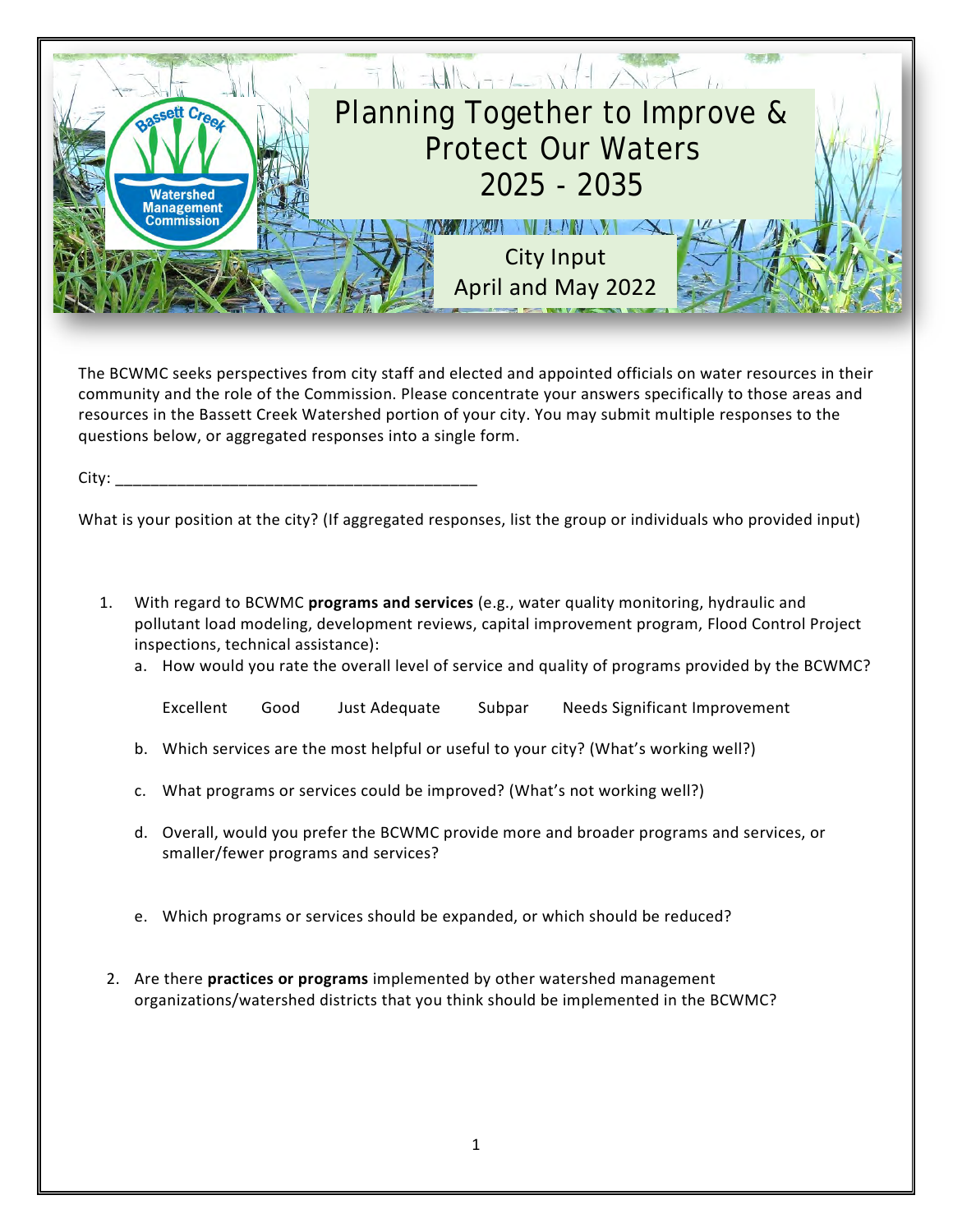- 3. What **education and public engagement activities** performed by the BCWMC are the most beneficial? What additional or expanded education or public engagement services would you like to see the BCWMC perform?
- 4. What and where are the city's primary concerns regarding **water quality**, such as:
	- a. Water quality of specific water bodies
	- b. Specific pollutants of concern
	- c. Pollutant loading hot spots
- 5. What and where are the city's primary concerns regarding **water quantity or flooding**, such as: a. Flooding at specific locations
	- b. Excessive flow rates and/or erosion
	- c. High or low water levels
	- d. Structures in the floodplain
- 6. What and where are your city's primary concerns regarding **wetlands, habitat, or natural areas**? What role, if any, would you like to see the BCWMC assume in managing, protecting, or restoring these resources?
- 7. What are your city's primary concerns regarding **stormwater management**, such as: a. Inspection, maintenance, and repair of your stormwater system
	- b. Future capacity issues resulting from growth or climate change
	- c. Implementation or enforcement of local stormwater controls
	- d. Stormwater utility and/or other funding mechanisms
	- e. Regulatory compliance (e.g., MS4 permit)
- 8. What are your organization's primary concerns regarding **groundwater resources**, such as: a. High or low groundwater levels
	- b. Adequacy for drinking water supply (if applicable)
	- c. Groundwater/surface water interaction issues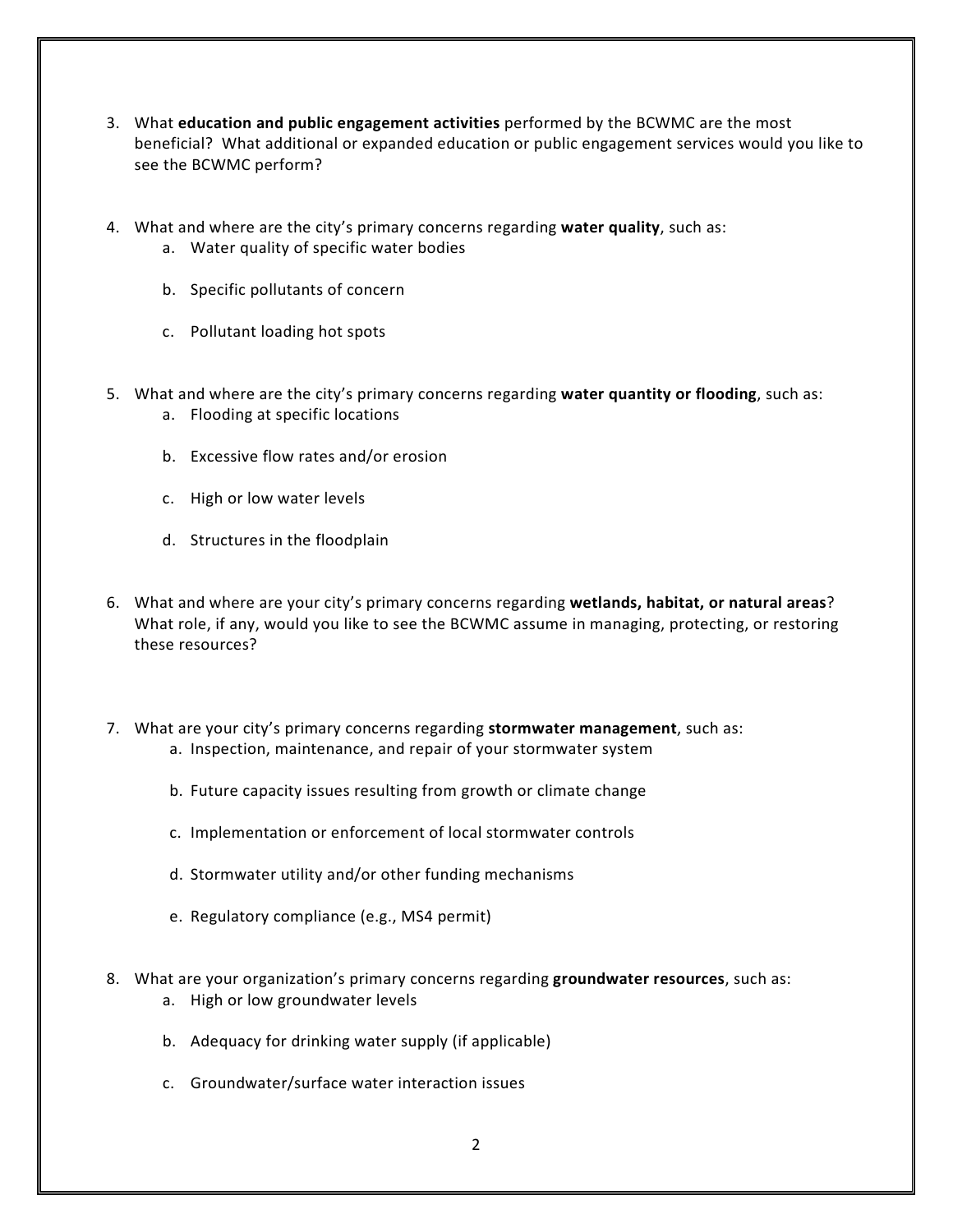- d. Well-head protection and groundwater quality
- e. Effects of infiltration practices on groundwater
- 9. How would you characterize your city's working relationship with the BCWMC?
	- a. What barriers limit the effectiveness of this relationship?
	- b. What changes would you recommend to improve the working relationship between the BCWMC and your city?
- 10. There are several significant and/or new challenges the BCWMC may consider taking a role in addressing in the future. In the table below, please select 1) How concerned are you about the following issues in your city? and 2) How involved should the BCWMC be in addressing them? Please add specific details to the issue column, as needed. (Please circle a response in both rows for each issue – one row for level of concern and one row for desired level of BCWMC involvement in the issue.)

| <b>Issue</b><br>(Please provide additional detail as needed)                                            | Level of concern about the issue in your<br>city AND desired level of BCWMC<br>involvement in addressing the issue<br>(Circle a response in each row.) |                       |                         |  |
|---------------------------------------------------------------------------------------------------------|--------------------------------------------------------------------------------------------------------------------------------------------------------|-----------------------|-------------------------|--|
| A. Pollution from winter deicers (chlorides) and                                                        | Very                                                                                                                                                   | Somewhat              | <b>Not</b>              |  |
| potential need for additional regulations                                                               | Concerned                                                                                                                                              | Concerned             | Concerned               |  |
|                                                                                                         | Very                                                                                                                                                   | Somewhat              | <b>Not</b>              |  |
|                                                                                                         | Involved                                                                                                                                               | Involved              | Involved                |  |
| B. Addressing and incorporating Diversity, Equity, and                                                  | Very                                                                                                                                                   | Somewhat              | <b>Not</b>              |  |
| Inclusion principals                                                                                    | Concerned                                                                                                                                              | Concerned             | Concerned               |  |
|                                                                                                         | Very                                                                                                                                                   | Somewhat              | <b>Not</b>              |  |
|                                                                                                         | Involved                                                                                                                                               | Involved              | Involved                |  |
| C. Adequacy of current performance standards for                                                        | Very                                                                                                                                                   | Somewhat              | <b>Not</b>              |  |
| linear projects to protect and improve water quality                                                    | Concerned                                                                                                                                              | Concerned             | Concerned               |  |
|                                                                                                         | Very                                                                                                                                                   | Somewhat              | <b>Not</b>              |  |
|                                                                                                         | Involved                                                                                                                                               | Involved              | Involved                |  |
| D. Current process for identifying projects or<br>implementing the Capital Improvement Program<br>(CIP) | Very<br>Concerned                                                                                                                                      | Somewhat<br>Concerned | <b>Not</b><br>Concerned |  |
|                                                                                                         | Very                                                                                                                                                   | Somewhat              | <b>Not</b>              |  |
|                                                                                                         | Involved                                                                                                                                               | Involved              | Involved                |  |